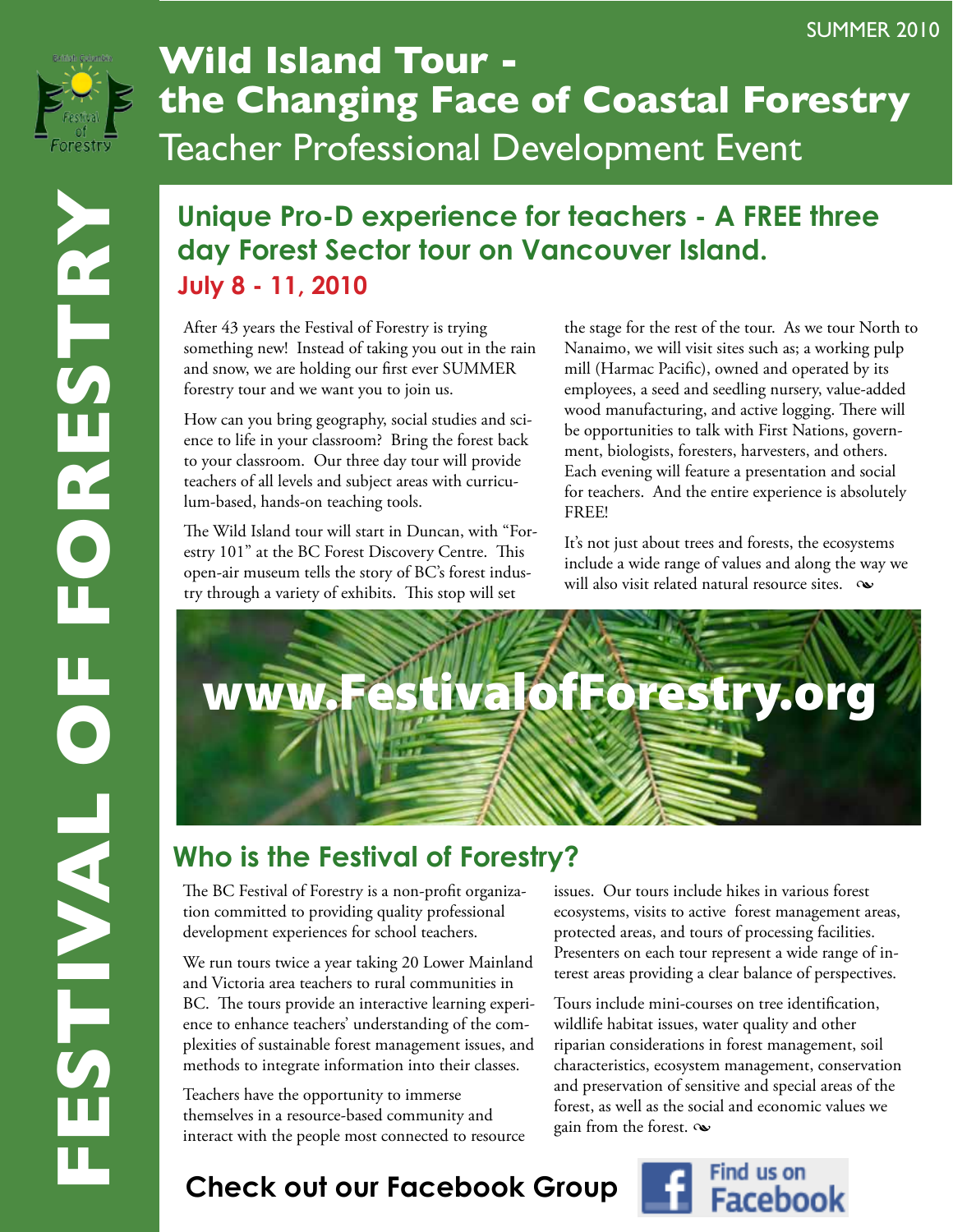**Vancouver teachers will travel from the Tsawwassen Ferry Terminal on Thursday afternoon to Swartz Bay. Victoria teachers will join us at Swartz Bay Arrival area where everyone will board the bus to Duncan. The tour takes place Friday, Saturday and Sunday. Teachers return to Swartz Bay Sunday afternoon. Accommodation is shared, two per room, and will be provided by the Festival of Forestry. We cover accommodation, meals, and transportation to and from Tsawwassen and Victoria and the tour destination. Additional information will be provided one week prior to the tour and will include what to bring, where to meet and what to expect.**

## **Application form for Wild Island Tour**

July 8 - 11, 2010 Free educational event

| <b>SCHOOL INFORMATION</b>                                                                     |              |                                         |
|-----------------------------------------------------------------------------------------------|--------------|-----------------------------------------|
| <b>School Name:</b>                                                                           |              | School Principal:                       |
| <b>Street/Mailing Address:</b>                                                                |              | Web Site:                               |
|                                                                                               |              | Phone Number:                           |
| City:                                                                                         |              | Fax Number:                             |
| Province:                                                                                     | Postal Code: | Email:                                  |
|                                                                                               |              |                                         |
| <b>TEACHER INFORMATION</b>                                                                    |              |                                         |
| Your Name:                                                                                    |              | Grade(s) Taught:                        |
| Home Address:                                                                                 |              | Subject:                                |
|                                                                                               |              | Home Phone Number:                      |
| City:                                                                                         |              | Your email (if different from above):   |
| Province:                                                                                     | Postal Code: | Your Gender $\Box$ Male $\Box$ Female** |
| **this information is used to determine accommodation room sharing arrangements               |              |                                         |
| Have you applied to attend a tour in the past? $\Box$ Yes $\Box$ No                           |              |                                         |
| $\Box$ Yes<br>$\Box$ No<br>If YES, where did you go?<br>Have you attended a tour in the past? |              |                                         |
|                                                                                               |              |                                         |

#### **PLEASE PRINT CLEARLY or APPLY ONLINE at www.festivalofforestry.org**

**NOTE: Your application must be accompanied by a short paragraph describing why you want to come on this event**

### **Please register by JUNE 11th 2010**

Festival of Forestry

Fax: 604-639-0750 | sandy@treefrogcreative.ca | www.festivalofforestry.org

Selections will be made by the Festival of Forestry by June 18th, 2010. All applicants will be contacted.

**For more information please contact Sandy at 604-639-0748, sandy@treefrogcreative.ca or Brenda at 604-639-8103, bmartin@abcfp.ca**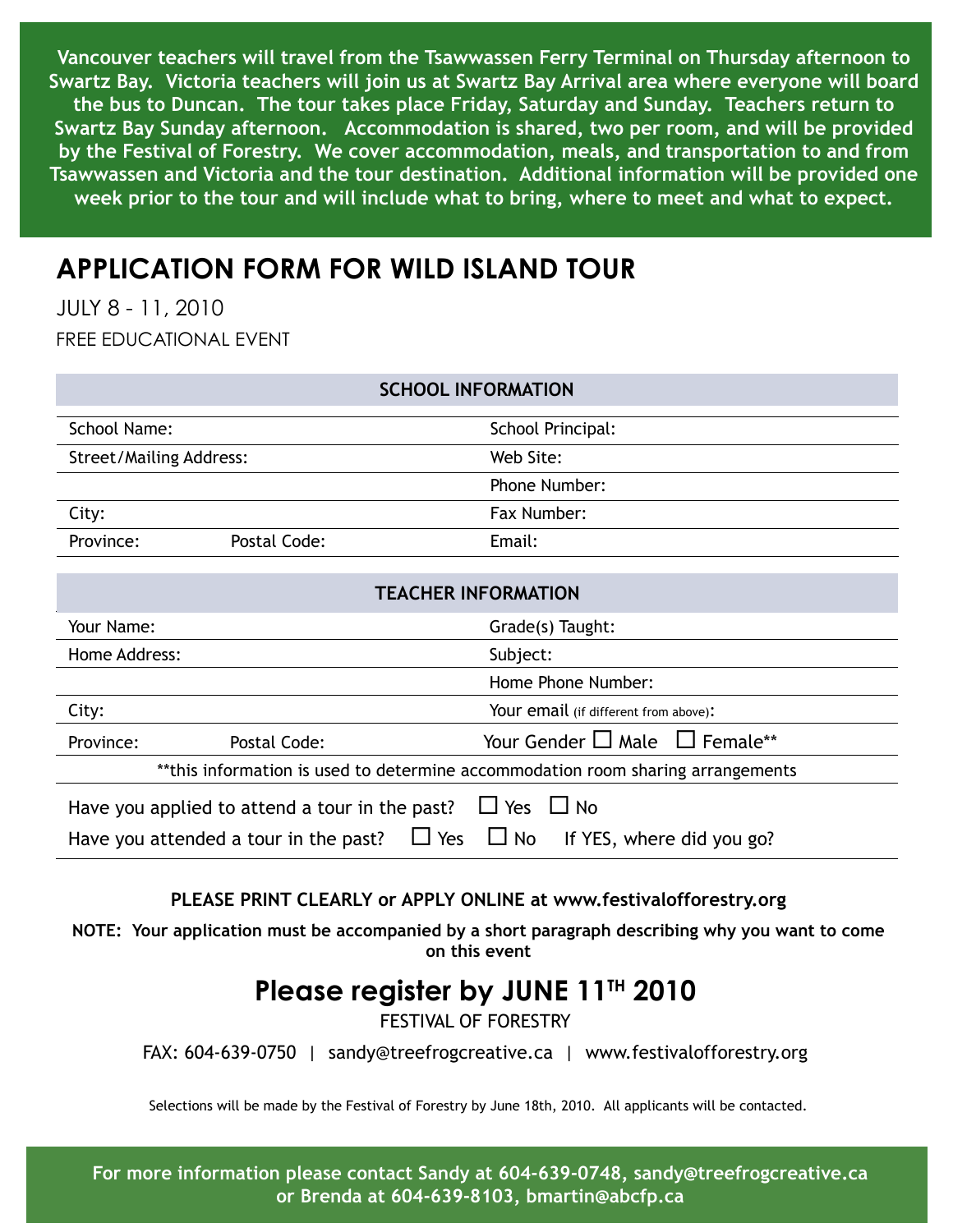

# **What the teachers had to say about ...**

### **The Fraser Valley Tour**

"We need to get more teachers out! Jam packed with info and really opened my eyes to the world of forestry and what goes into running a sustainable forest. Lots of great tools and resources for the classroom. Very applicable to the curriculum. An experience every teacher should have!"

"This tour was great. I think it is really important for more forestry education and awareness to occur in elementary and secondary schools in order to present forestry as a career option to students who might not know about the opportunities available in forestry."

### **The Beetles and Fire Tour**

"Very well paced and organized. Professionals went out of their way for us. All manner of debate was encouraged and all questions were answered clearly and forthrightly. Good material for lesson plans was appreciated. The whole tour was very collegial and excellent."



### **The 100 Mile Tour**

"This tour was an incredible learning experience for me. Coming from the city, I never realized all that went on to bring me my wood and paper. It was fascinating to learn about the pine beetle infestation and to understand the effects that this is having on the whole industry in the interior. I will definitely use this new learning in my classroom and a general appreciation for the forestry industry."

"This tour was a great chance to go beyond the textbook and see first hand the realities of the forest industry. I liked learning about how the industry influences communities. This is directly related to curriculum and I recommend it to any teacher."